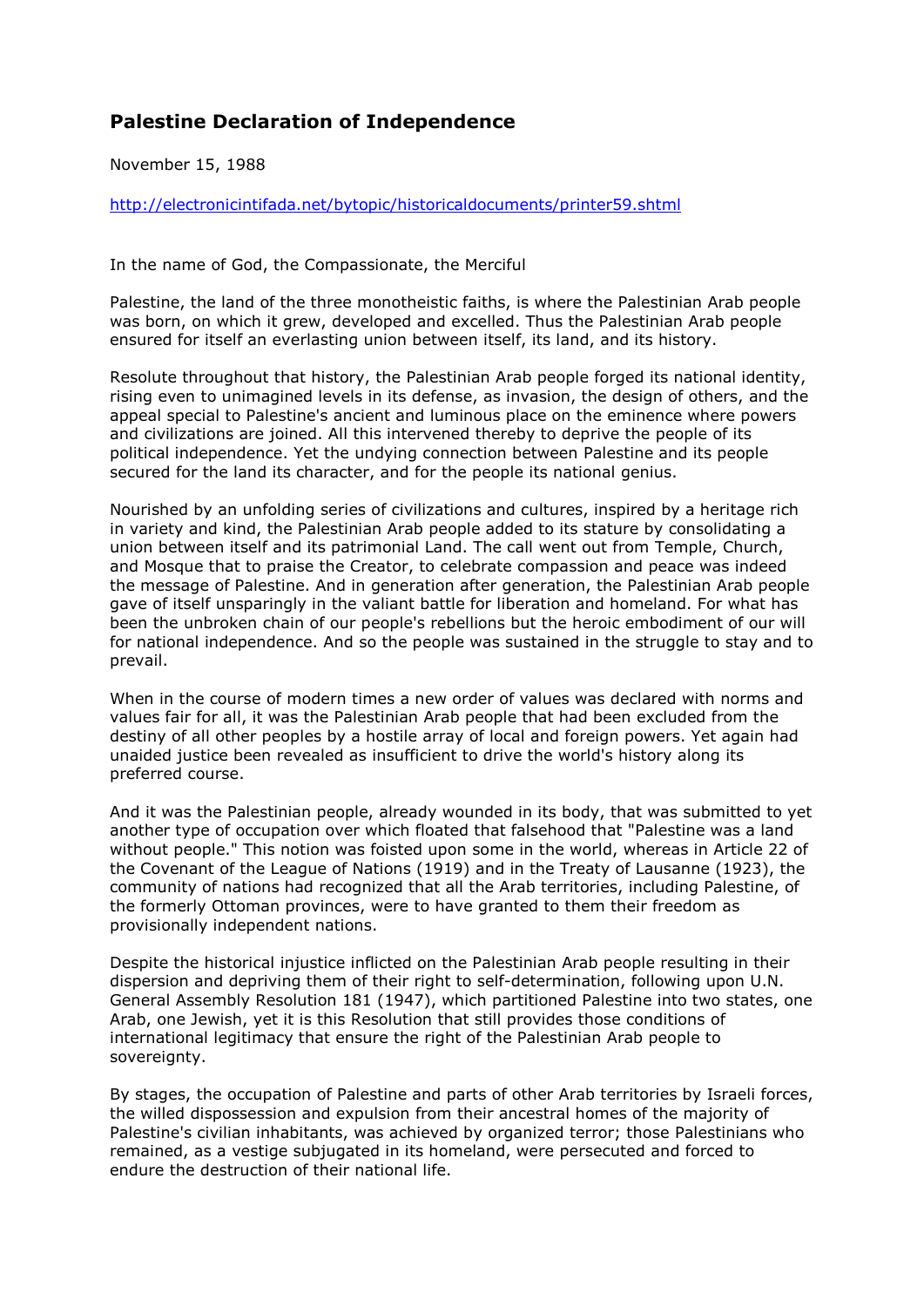Thus were principles of international legitimacy violated. Thus were the Charter of the United Nations and its Resolutions disfigured, for they had recognized the Palestinian Arab people's national rights, including the right of Return, the right to independence, the right to sovereignty over territory and homeland.

In Palestine and on its perimeters, in exile distant and near, the Palestinian Arab people never faltered and never abandoned its conviction in its rights of Return and independence. Occupation, massacres and dispersion achieved no gain in the unabated Palestinian consciousness of self and political identity, as Palestinians went forward with their destiny, undeterred and unbowed. And from out of the long years of trial in evermounting struggle, the Palestinian political identity emerged further consolidated and confirmed. And the collective Palestinian national will forged for itself a political embodiment, the Palestine Liberation Organization, its sole, legitimate representative recognized by the world community as a whole, as well as by related regional and international institutions. Standing on the very rock of conviction in the Palestinian people's inalienable rights, and on the ground of Arab national consensus and of international legitimacy, the PLO led the campaigns of its great people, molded into unity and powerful resolve, one and indivisible in its triumphs, even as it suffered massacres and confinement within and without its home. And so Palestinian resistance was clarified and raised into the forefront of Arab and world awareness, as the struggle of the Palestinian Arab people achieved unique prominence among the world's liberation movements in the modern era.

The massive national uprising, the intifada, now intensifying in cumulative scope and power on occupied Palestinian territories, as well as the unflinching resistance of the refugee camps outside the homeland, have elevated awareness of the Palestinian truth and right into still higher realms of comprehension and actuality. Now at last the curtain has been dropped around a whole epoch of prevarication and negation. The intifada has set siege to the mind of official Israel, which has for too long relied exclusively upon myth and terror to deny Palestinian existence altogether. Because of the intifada and its revolutionary irreversible impulse, the history of Palestine has therefore arrived at a decisive juncture.

Whereas the Palestinian people reaffirms most definitively its inalienable rights in the land of its patrimony:

Now by virtue of natural, historical and legal rights, and the sacrifices of successive generations who gave of themselves in defense of the freedom and independence of their homeland;

In pursuance of Resolutions adopted by Arab Summit Conferences and relying on the authority bestowed by international legitimacy as embodied in the Resolutions of the United Nations Organization since 1947;

And in exercise by the Palestinian Arab people of its rights to self-determination, political independence and sovereignty over its territory,

The Palestine National Council, in the name of God, and in the name of the Palestinian Arab people, hereby proclaims the establishment of the State of Palestine on our Palestinian territory with its capital Jerusalem (Al-Quds Ash-Sharif).

The State of Palestine is the state of Palestinians wherever they may be. The state is for them to enjoy in it their collective national and cultural identity, theirs to pursue in it a complete equality of rights. In it will be safeguarded their political and religious convictions and their human dignity by means of a parliamentary democratic system of governance, itself based on freedom of expression and the freedom to form parties. The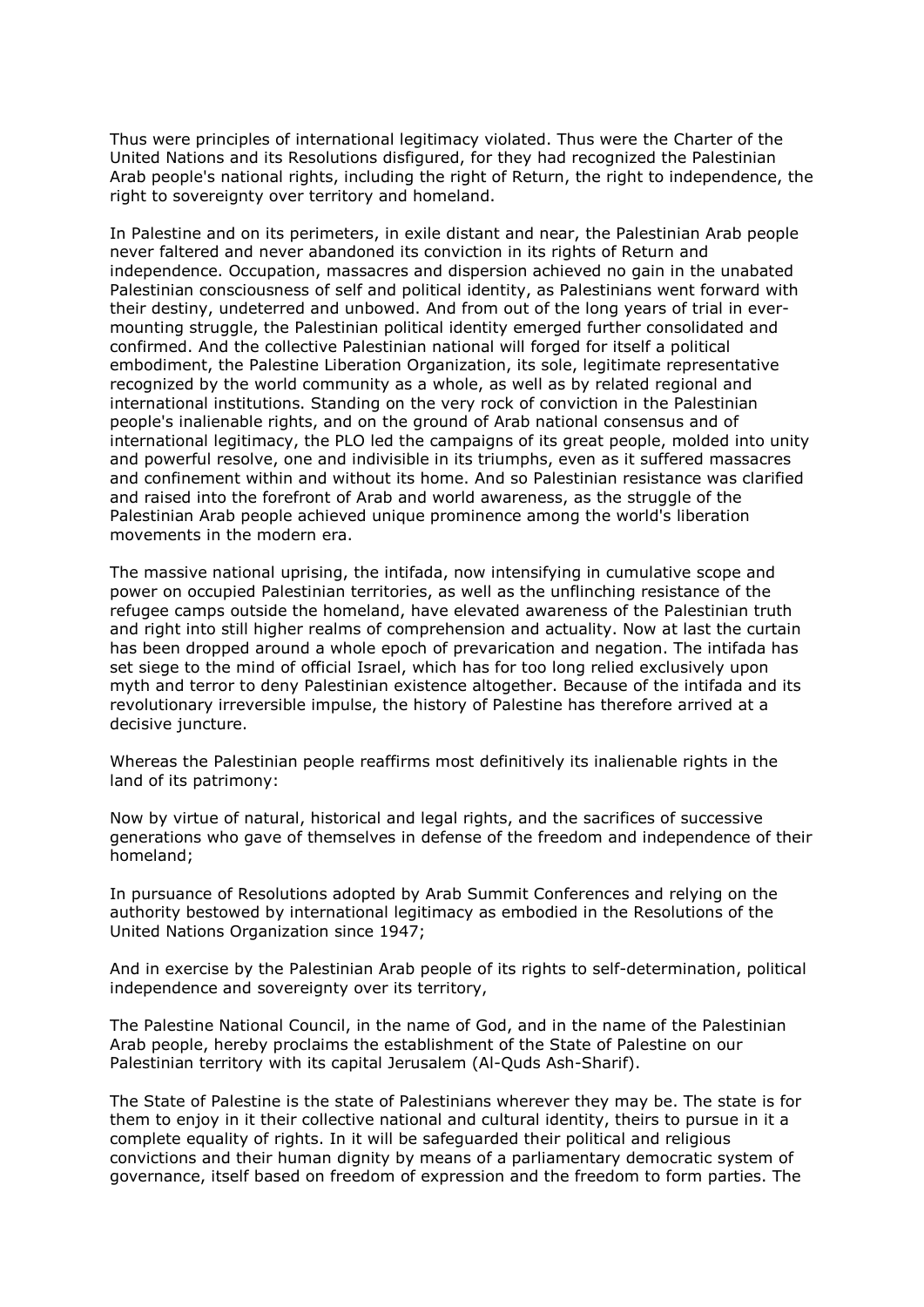rights of minorities will duly be respected by the majority, as minorities must abide by decisions of the majority. Governance will be based on principles of social justice, equality and non-discrimination in public rights of men or women, on grounds of race, religion, color or sex, and the aegis of a constitution which ensures the rule of law and an independent judiciary. Thus shall these principles allow no departure from Palestine's age-old spiritual and civilizational heritage of tolerance and religious coexistence.

The State of Palestine is an Arab state, an integral and indivisible part of the Arab nation, at one with that nation in heritage and civilization, with it also in its aspiration for liberation, progress, democracy and unity. The State of Palestine affirms its obligation to abide by the Charter of the League of Arab States, whereby the coordination of the Arab states with each other shall be strengthened. It calls upon Arab compatriots to consolidate and enhance the reality of state, to mobilize potential, and to intensify efforts whose goal is to end Israeli occupation.

The State of Palestine proclaims its commitment to the principles and purposes of the United Nations, and to the Universal Declaration of Human Rights. It proclaims its commitment as well to the principles and policies of the Non-Aligned Movement.

It further announces itself to be a peace-loving State, in adherence to the principles of peaceful co-existence. It will join with all states and peoples in order to assure a permanent peace based upon justice and the respect of rights so that humanity's potential for well-being may be assured, an earnest competition for excellence may be maintained, and in which confidence in the future will eliminate fear for those who are just and for whom justice is the only recourse.

In the context of its struggle for peace in the land of Love and Peace, the State of Palestine calls upon the United Nations to bear special responsibility for the Palestinian Arab people and its homeland. It calls upon all peace-and freedom-loving peoples and states to assist it in the attainment of its objectives, to provide it with security, to alleviate the tragedy of its people, and to help it terminate Israel's occupation of the Palestinian territories.

The State of Palestine herewith declares that it believes in the settlement of regional and international disputes by peaceful means, in accordance with the U.N. Charter and resolutions. With prejudice to its natural right to defend its territorial integrity and independence, it therefore rejects the threat or use of force, violence and terrorism against its territorial integrity or political independence, as it also rejects their use against territorial integrity of other states.

Therefore, on this day unlike all others, November 15, 1988, as we stand at the threshold of a new dawn, in all honor and modesty we humbly bow to the sacred spirits of our fallen ones, Palestinian and Arab, by the purity of whose sacrifice for the homeland our sky has been illuminated and our Land given life. Our hearts are lifted up and irradiated by the light emanating from the much blessed intifada, from those who have endured and have fought the fight of the camps, of dispersion, of exile, from those who have borne the standard for freedom, our children, our aged, our youth, our prisoners, detainees and wounded, all those ties to our sacred soil are confirmed in camp, village, and town. We render special tribute to that brave Palestinian Woman, guardian of sustenance and Life, keeper of our people's perennial flame. To the souls of our sainted martyrs, the whole of our Palestinian Arab people that our struggle shall be continued until the occupation ends, and the foundation of our sovereignty and independence shall be fortified accordingly.

Therefore, we call upon our great people to rally to the banner of Palestine, to cherish and defend it, so that it may forever be the symbol of our freedom and dignity in that homeland, which is a homeland for the free, now and always.